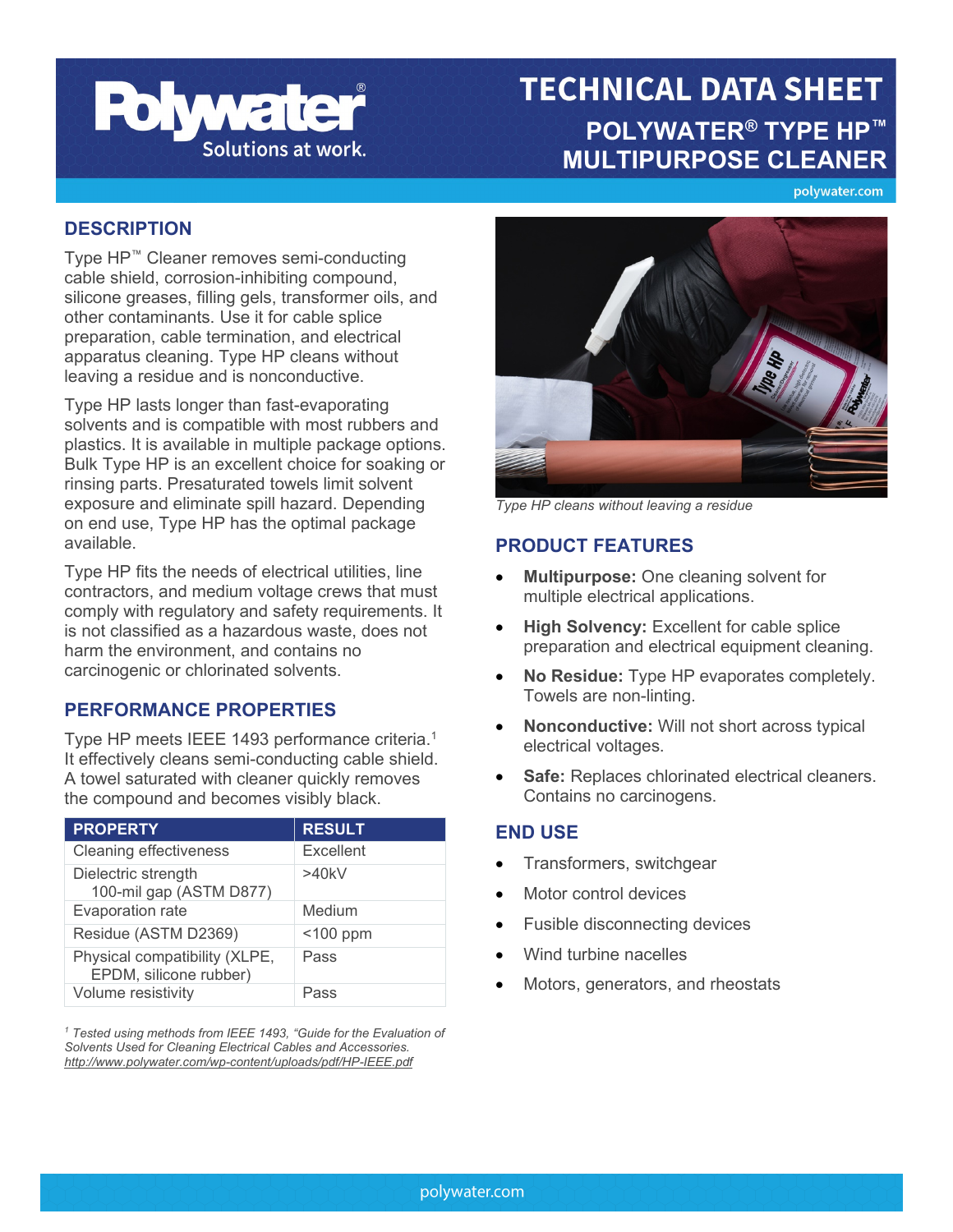# **PHYSICAL PROPERTIES**

Type HP is a high-purity solvent with low aromatic content.

| <b>PROPERTY</b>        | <b>RESULT</b>           |
|------------------------|-------------------------|
| Flash point (ASTM D93) | $>140^{\circ}$ F (60°C) |
| Initial boiling point  | 360°F (185°C)           |
| Specific gravity       | 0.79                    |
| Water content          | $50$ ppm                |
| Percent aromatic       | $< 1\%$                 |

## **CLEANING PROPERTIES**

Type HP dissolves a broad range of contaminants. A contaminant is added to 20 grams of cleaner at ambient temperature. The quantity dissolved is recorded.

| <b>CONTAMINANT</b>                | <b>AMOUNT</b><br><b>DISSOLVED</b> |
|-----------------------------------|-----------------------------------|
| PCB                               | 10 grams                          |
| (Aroclor 1260)                    |                                   |
| Cutting oil                       | 10 grams                          |
| (Rigid Nu-Clear, sulphurized oil) |                                   |
| Silicone grease                   | 2 grams                           |
| (Dow Corning 4 Compound)          |                                   |
| Animal oil                        | 2 grams                           |
| (Lanolin-Tech Grade)              |                                   |

## **ENVIRONMENTAL IMPACT**

Type HP is a safer alternative to chlorinated solvents.

| <b>PROPERTY</b>           | <b>RESULT</b>                                |
|---------------------------|----------------------------------------------|
| <b>VOC</b> content        | 790 grams/liter                              |
| Persistence               | Biodegradable                                |
| Global warming potential  | Does not contain global<br>warming compounds |
| Ozone depletion potential | None                                         |
| <b>RCRA</b>               | Not regulated as<br>hazardous waste          |
| <b>CERCLA/SARA status</b> | Not regulated as a<br>hazardous substance    |

### **SAFETY**

Type HP has a low level of toxicity and contains no listed carcinogens. It is combustible and should not be exposed to fire or flame. Good industrial hygiene practice and appropriate precautions should be employed during use. See SDS for specific details.

### **DIRECTIONS FOR USE**

Type HP is suitable for many types of cleaning and degreasing. It is effective at room temperature and does not freeze; it can be used in cold weather applications.

Cleaning time and effectiveness will vary based on the contaminant and cleaning method. Wiping or agitation cleans faster than just soaking. Experiment with your particular contaminant and conditions.

Type HP leaves no residue. For precision cleaning, a final rinse of fresh cleaner should be used. Finish with a fresh wipe, spray until the solvent runs clear, or rinse in a fresh bath of Type HP cleaner.

For faster drying, air or centrifugal dryers can be used to accelerate evaporation. Wiping the part with an absorbent, lint-free towel will reduce drying time considerably.

| <b>DRYING TIME COMPARISONS</b> |            |            |            |
|--------------------------------|------------|------------|------------|
| No drying                      | 60-90 mins | ∣ Cool air | $3-5$ mins |
| Drying wipe                    | $1-2$ mins | Hot air    | $2-3$ mins |

### **PEL-PAC® SYSTEM**

The Type HP presaturated towelette is a convenient package with multiple safety benefits.

#### **Control**

Presaturated wipes minimize solvent exposure on sensitive electrical parts. Directly spraying or immersing the part allows the solvent to seep into small openings. Wipe cleaning also ensures faster solvent evaporation.

#### **Safety**

The presaturated towelette package eliminates spill hazard and limits solvent vapor exposure. Wipes contain a carefully measured quantity of solvent and are an excellent way to control vapor. Type HP presaturated towelettes are a great choice for underground or confined space applications.

#### **Convenience**

Each PEL-PAC package utilizes non-linting, nontearing towels. Clean wipes are always available, eliminating recontamination of parts with dirty rags. Custom kits may include extra dry towels or abrasive cloth as needed.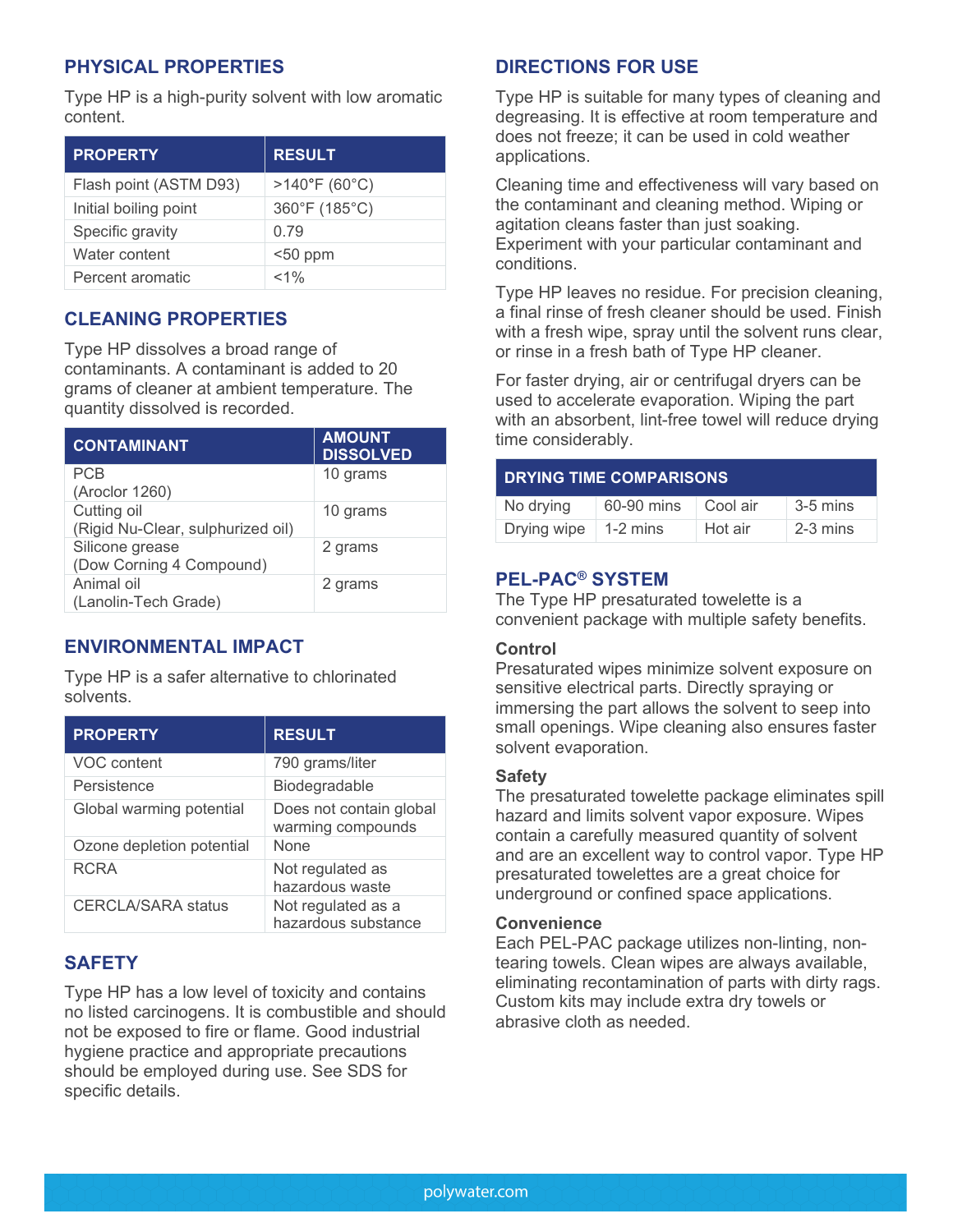### **COMPATIBILITY**

Type HP is compatible with most common plastics and rubbers. It meets standard electrical utility test requirements based on IEEE 1493.

#### **Plastic Materials—XLPE**

XLPE jacket material immersed in Type HP retains tensile and elongation characteristics and shows minimal weight change. 1

#### **Plastic Materials—Polycarbonate**

Does not stress-crack polycarbonate plastic. After a 15-minute soak in Type HP, polycarbonate withstands >0.9% strain without cracking. $^{2}$ 

#### **Rubber Materials—EPDM and Silicone Rubber**

Platen samples of EPDM and silicone rubber immersed in Type HP retain tensile and elongation characteristics and show minimal weight change. 1

#### **Volume Resistivity of Cable Insulation Shield**

Type 0691 XLPE immersed in Type HP shows acceptable volume resistivity values. <sup>1</sup> After exposure to the cleaner, volume resistivity measurements return to control levels.

#### **Corrosivity**

Type HP will not corrode or stain metal parts. It does not tarnish or corrode copper.<sup>3</sup>

*<sup>1</sup> Tested using methods from IEEE 1493, "Guide for the Evaluation of Solvents Used for Cleaning Electrical Cables and Accessories."*

*<sup>2</sup> Testing described in lab report, "Analysis of Polycarbonate Stress Cracking." [\(https://www.polywater.com/en/resource/type-hp-test](https://www.polywater.com/en/resource/type-hp-test-ieee-1493/)[ieee-1493/\)](https://www.polywater.com/en/resource/type-hp-test-ieee-1493/)*

*<sup>3</sup> Testing based on ASTM D130, "Standard Test Method for Detection of Copper Corrosion from Petroleum Products by the Copper Strip Tarnish Test."*

### **SOAK TESTING**

Materials are immersed in Type HP for 72 hours at 50°C (122°F). Some rubbers will swell but should return to their original state once the cleaner evaporates. Wipe cleaning minimizes solvent exposure.

| <b>PLASTICS</b>         | % WEIGHT<br><b>CHANGE</b> | <b>APPEARANCE</b> |
|-------------------------|---------------------------|-------------------|
| ABS                     | $+0.04$                   | <b>NC</b>         |
| Acrylic                 | $-0.01$                   | ΝC                |
| $Delrin^{\circledR}$    | $+0.03$                   | <b>NC</b>         |
| Epoxy                   | 0.00                      | <b>NC</b>         |
| Nylon 66                | $-0.02$                   | <b>NC</b>         |
| Nylon 101               | $+0.07$                   | ΝC                |
| Polycarbonate           | $+0.04$                   | <b>NC</b>         |
| Phenolic                | $-0.05$                   | <b>NC</b>         |
| <b>PPO</b>              | $+0.02$                   | <b>NC</b>         |
| <b>PVC</b>              | $+0.01$                   | <b>NC</b>         |
| $Teflon^{\circledR}$    | $+0.03$                   | <b>NC</b>         |
| Tygon <sup>®</sup>      | $-0.25$                   | <b>NC</b>         |
| Ultem <sup>®</sup> 1000 | $-0.01$                   | <b>NC</b>         |
| Valox <sup>®</sup> 420  | 0.00                      | <b>NC</b>         |

| <b>ELASTOMERS</b>  | % WEIGHT<br><b>CHANGE</b> | <b>APPEARANCE</b> |
|--------------------|---------------------------|-------------------|
| Neoprene           | $+9.31$                   | SS                |
| <b>Nitrile</b>     | $-2.01$                   | NC.               |
| <b>SBR</b>         | $+47.34$                  | S                 |
| Viton <sup>®</sup> | $+0.07$                   | NC.               |

#### **KEY:**

| $NC = No Change$         | $C = Crazinq$        |
|--------------------------|----------------------|
| $S =$ Swelling           | SS = Slight Swelling |
| $ES =$ Extreme Softening | $D = Dissolved$      |

*Testing based on ASTM D543, "Standard Test Method for Resistance of Plastics to Chemical Reagents."*

*Delrin is a trademark of E.I. Du Pont de Nemours Company. Teflon and Viton are trademarks of The Chemours Company F.C. LLC. Ultem and Valox are trademarks of SABIC Global Technologies B.V. Tygon is a trademark of Saint-Gobain Performance Plastics Corp.*